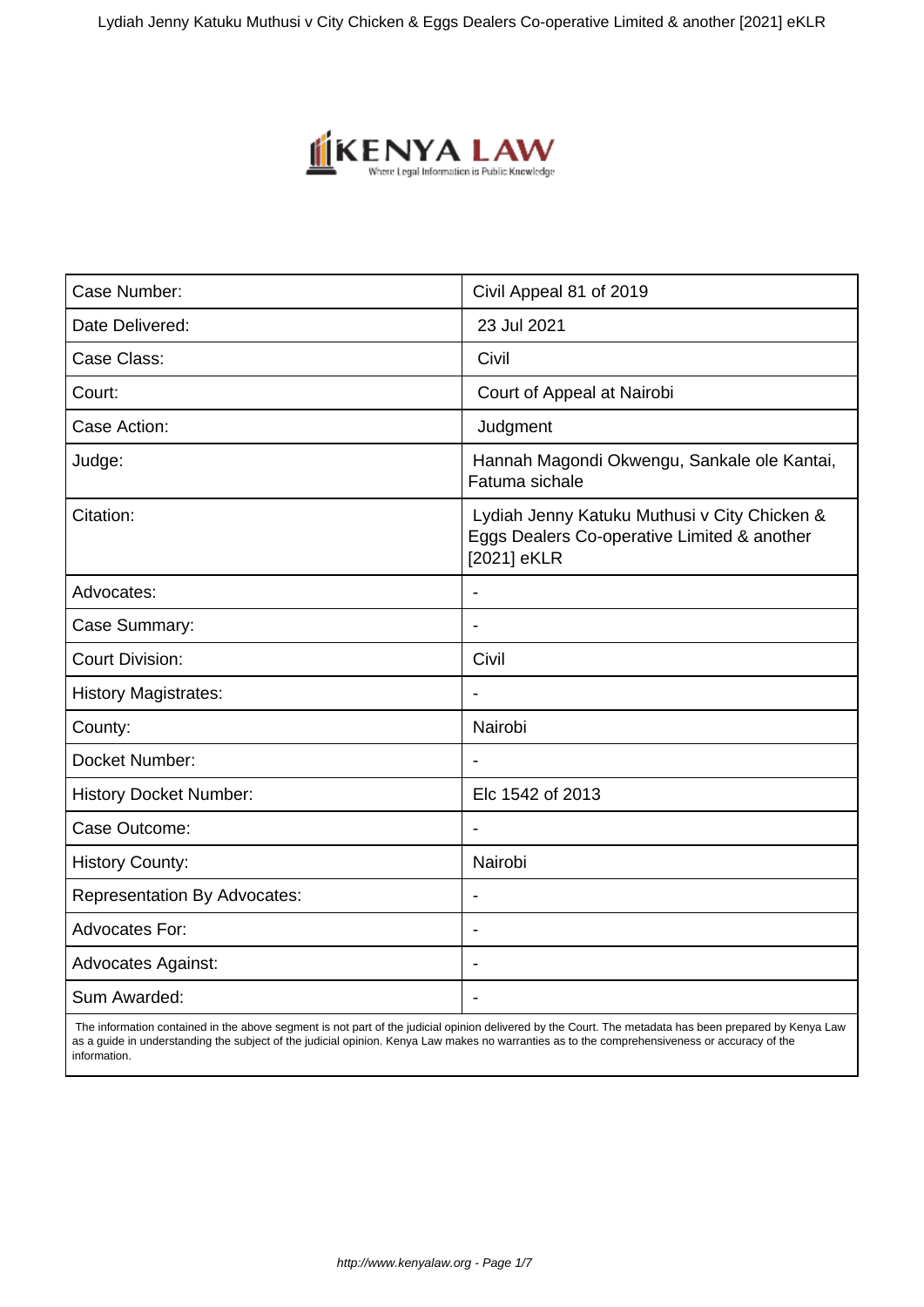# **IN THE COURT OF APPEAL**

# **AT NAIROBI**

# **(CORAM: OKWENGU, SICHALE & KANTAI, JJ.A.)**

### **CIVIL APPEAL NO. 81 OF 2019**

#### **BETWEEN**

### **LYDIAH JENNY KATUKU MUTHUSI**

**(***suing as the Legal Administrator and Personal Representative of the*

*Estate of* **Jackson Muthusi Mwano) ....................................... APPELLANT**

**AND**

#### **CITY CHICKEN & EGGS DEALERS**

**CO-OPERATIVE LIMITED .....................................1ST RESPONDENT**

**PHYLIS MUGECI NGUGI ..................................... 2ND RESPONDENT**

**(***Being an appeal from the Judgment and Decree of the Environment and Land Court of Kenya at Nairobi*

*(K. Bor, J.) dated 26th July, 2018*

**in**

**E.L.C. No. 1542 of 2013)**

#### **\*\*\*\*\*\*\*\*\*\*\*\*\*\***

#### **JUDGMENT OF THE COURT**

This is a first appeal from the Judgment of the **Environment and Land Court (ELC)** (**Bor, J.**) delivered on 26th July, 2018 where the appellants suit was dismissed. **Rule 29** of the **Court of Appeal Rules** requires us in such an appeal to re-appraise the evidence and to draw our own inferences of facts. It was held, on the mandate of the Court in a first appeal in the case of *Selle & Another v Associated Motor Boat Co. Ltd & Others [1968] EA 123* that:

*"....this court is not bound necessarily to accept the findings of fact by the court below. An appeal to this court .... is by way of retrial and the principles upon which this court acts in such an appeal are well settled. Briefly put they are that this court must*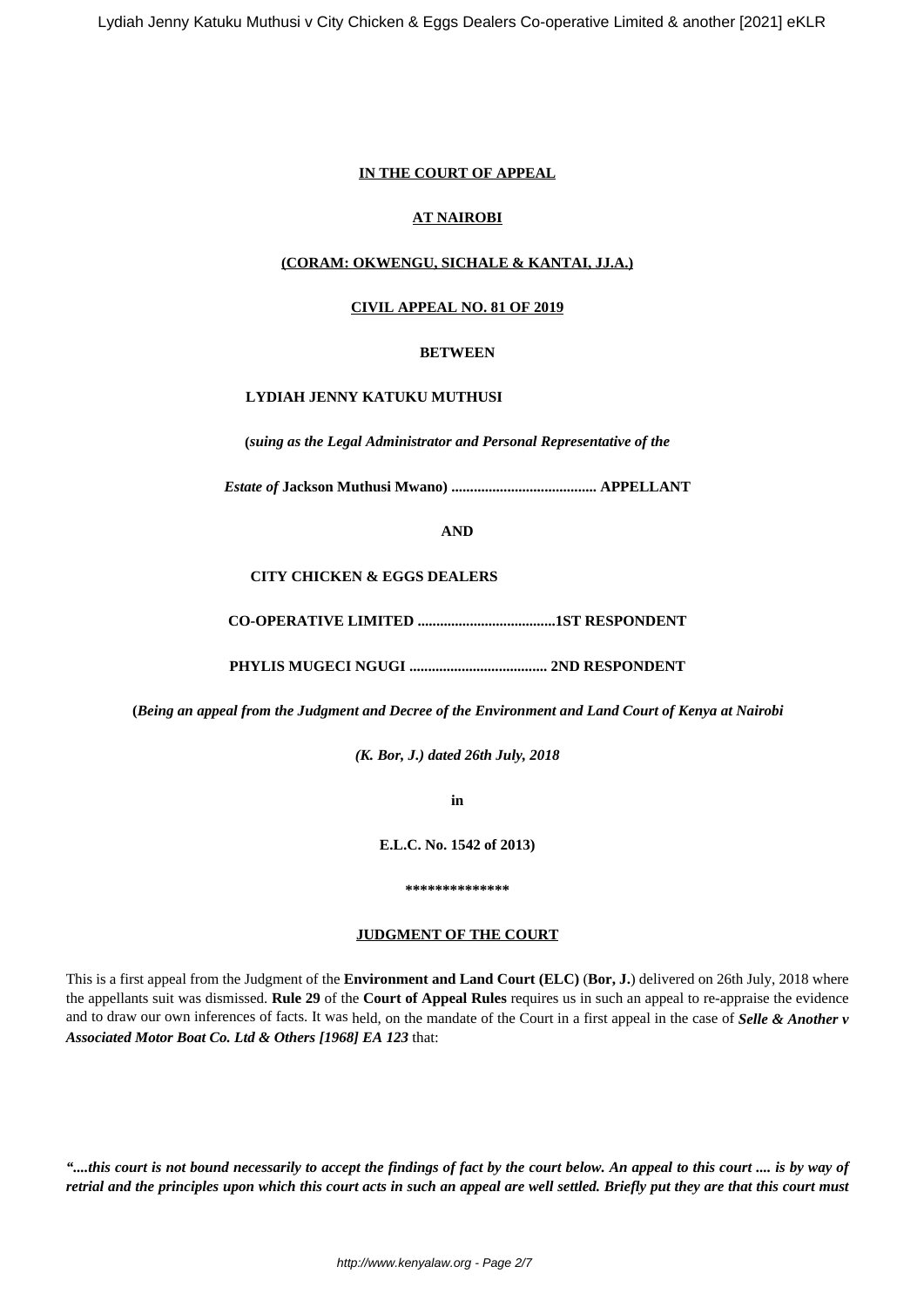#### *reconsider the evidence, evaluate it itself and draw its own conclusions though it should always bear in mind that it has neither seen nor heard the witnesses and should make due allowance in this respect...."*

We shall go through the record to satisfy ourselves whether the trial court properly reached the correct findings on the evidence produced by the parties in the case and draw our own inferences of facts.

The appellant, **Lydiah Jenny Katuku Muthusi** (suing as the legal and personal representative of the estate of **Jackson Muthusi Mwano**) in the plaint presented before the trial court alleged that her late husband (**Jackson Muthusi Mwano "the deceased")** had on or about 3rd February, 1981 bought a plot of land known as **Plot No. 118 (L.R. No. 1012/63) ("the suit property")** measuring 0.5 of an acre situate at Kasarani from a member of the 1st respondent (**City Chicken & Eggs Dealers Cooperative Limited** – the member was named as **Henry Mungai Kiningo**). Further, that the transaction was effected at the 1st respondent's offices where the deceased paid the whole consideration of **Ksh.28,000** and transfer fee **Ksh.2000** but that transfer was not effected; that there was amalgamation of plots in lands owned by the 1st respondent and certain changes resulted in plot No. 118 being renumbered Plot No. 20 as per a map made in 1978.

On an unstated date after the death of the deceased the appellant visited the land and found the 2nd respondent (**Phylis Mugeci Ngugi**) on the land where she (the 2nd respondent) had erected a structure. Attempts to acquire the land or have it transferred to her (the appellant) failed and she enumerated various particulars of fraud, negligence and misrepresentation on the part of the 1st respondent. These ranged from failure to keep proper records of its members; failure to transfer the plot of land to the deceased; misrepresentation of records; failing to secure the rights of the deceased; failure to give information on how the 2nd respondent obtained the plot of land, amongst other particulars. The appellant further alleged in the plaint that Plot No. 118 and Plot No. 20 were the same on the ground; that the 2nd respondent had encroached on the same and should be evicted immediately; that the estate of the deceased had suffered colossal damage and for all that it was prayed that a declaration be made that the appellant was the *bona fide* purchaser for value of **"Plot No. 118 cum – Plot No. 20"**; that an order be made directing the lands office to restore and transfer the plot to the estate of the deceased in default the Deputy Registrar of the Court execute the relevant transfer; damages be paid to the appellant; vacant possession and eviction of the 2nd respondent; mesne profits from the date the 2nd respondent "encroached on the plot"; costs of suit and interest or the court give any other relief that it deemed fit to grant.

The claim was denied.

The 1st respondent denied that Plot No. 118 or 20 had been sold stating that it had not sanctioned any sale of the said plots of land. it was also stated that the appellant had not exercised due diligence from records it held of its members. It was alleged in the statement of defence that the appellant was a victim of swindlers; that no plots had been amalgamated; that Plots No. 118 and 20 were different originally owned respectively by one **Ngui Kimonyi and Dr. Njuguna** and **Mrs. Mary Wambui Njuguna**.

The 2nd respondent in her defence denied that the appellant had capacity to bring the claim. She denied that the deceased had purchased the alleged plot of land stating that Plot No. 20 had been allocated to her late husband Ngugi Mbiru who had purchased it; that upon his death the 1st respondent had transferred the land to her as widow of the said member and she took immediate possession and developed the same and it was subsequently registered as Block 122/85. In taking a defence of limitation the 2nd respondent alleged at paragraph 11 of the defence:

*" 11. Even if the suit premises belonged to the plaintiff, which the 2nd defendant vehemently denies, the plaintiff's claim against the 2nd defendant would be statute-barred, and the 2nd defendant would have acquired title to the same by adverse possession, having been in open and uninterrupted possession of the same for a period of more than twelve years."*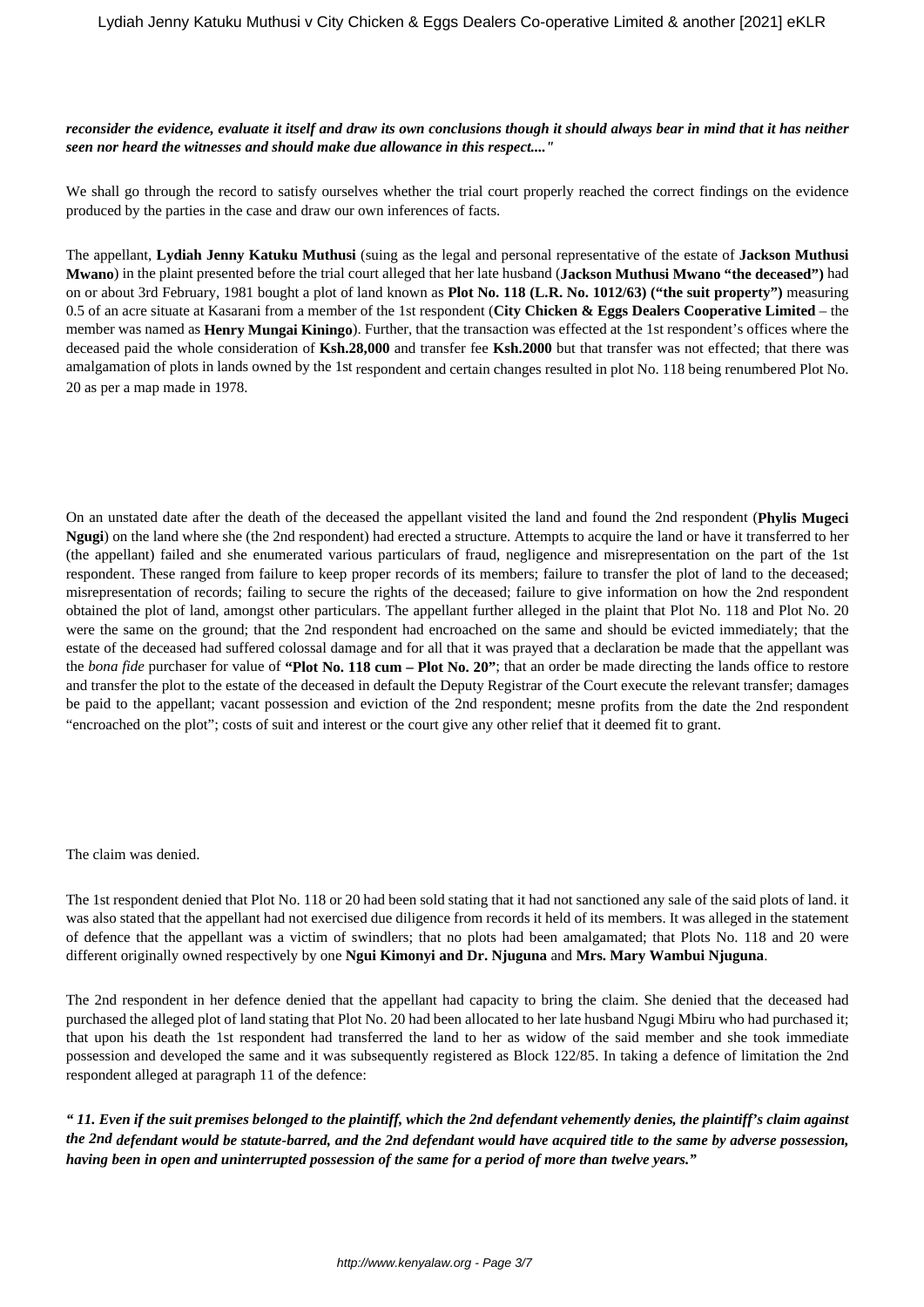She prayed that the suit be dismissed with costs.

In testimony before the trial Judge the appellant stated that her husband (the deceased) died in the year 1995; he had purchased the suit property but had then left the country (presumably with his family) as he worked out of the country; that the suit property was L.R. No. 118 purchased from the 1st respondent and that she had erected a fence around the suit property which (suit property) had been re-numbered to No. 20 after plots were amalgamated. Further, that she visited the suit land and found it encroached by the 2nd respondent; a report to police did not resolve the issue thus the suit before the trial court. In cross-examination, the appellant, on being shown a map of the area confirmed that Plots No. 118 and No. 20 were different but insisted that Plot No. 118 had been renumbered Plot No. 20.

**John Dominic Obel**, a licensed surveyor, was called as a witness by the appellant. He testified that the 1st respondent owned 3 parcels of land in Kasarani, one of which was L.R. No. 1012/63 on which Plot No. 118 was situate. According to him there was amalgamation of plots and:

*"Plot 118 became Plot 20 and finally Parcel No. 85".*

**Richard Mutisya Muiva** was also called as a witness by the appellant. He was present when an agreement for sale between the appellant and her husband on the one hand and **Henry Mungai** on the other was signed at the 1st respondent's offices. He was a witness to the agreement (this agreement was expunged from the record during the proceedings at ELC).

**Hannah Peter Kioi**, a member of the 1st respondent testified on behalf of the appellant that the 1st respondent would issue metal plates to members which would indicate the plot owned by a member. For a member to sell a plot he should surrender the metal plate to the purchaser, sign an agreement and obtain consent of the 1st respondent for transaction.

**Zachariah Maina Wamaita** was Chairman of 1st respondent. He knew Ngugi Mburu who owned Plot No. 20 which, upon his death was transferred to his widow, the 2nd respondent. In cross-examination he testified that Plot Nos. 20 and 118 were different. According to him Henry Mungai Kiningo (this is the man who entered into agreement with the deceased) had three plots – Nos. 21, 178 and 278. According to his records Plot No. 118 belonged to one Dr. Njuguna while Plot No. 20 belonged to Ngugi Mburu.

The 2nd respondent testified that she was the widow of the deceased and was allocated Plot No. 20 by the 1st respondent after the death of her husband. She fenced the suit property and settled on the same after developing it.

That was the case made by all sides and after evaluation the Judge dismissed the appellant's case and it is those findings that precipitated this appeal through Memorandum of Appeal where 18 grounds of appeal are taken, some of which are repetitive, argumentative and not drawn in the concise way grounds of appeal should be drawn. The Judge's findings are attacked on the basis that the evidence presented had proved the appellant's case; that the Judge did not consider all issues put before her in determining the case; that the Judge should have found that the 2nd respondent had encroached on the land by trespassing on the same; that the Judge should have found that the deceased was not a member of the 1st respondent; that the Judge should have found that amalgamation of 3 lands owned by the 1st respondent had led to re-numbering of plots; that the finding that the suit was time barred was wrong. It is proposed that we set aside the Judgment of the trial Judge; and prayers (b) and (c) appear curious. It is prayed: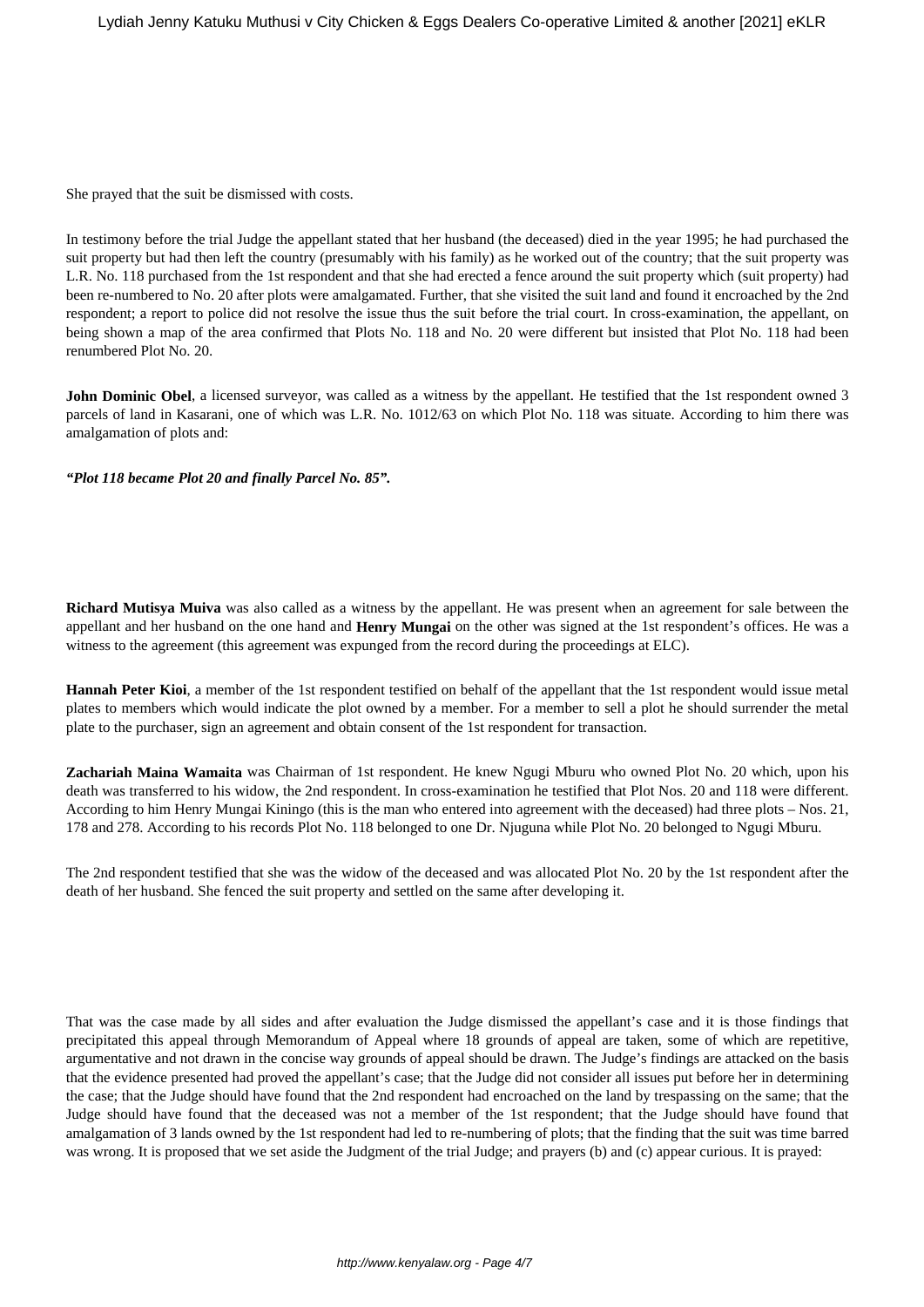*"(b) The prayers sought in the suit by the Appellant be granted and the Defendants ordered to vacate the suit property.*

#### *(c) The 1st Defendant be ordered to surrender the documents for Plot No. 20 (now Block 122/85) to allow the Appellant easy processing of documentation of title with the Ministry of Lands, Housing and*

#### *Urban Planning."*

When the appeal came up for hearing on 23rd February, 2021 virtually in accordance with COVID-19 rules the appellant was represented by learned counsel **Mr. Allan Muga** who was assisted by learned counsel **Mr. Omamo**. The 1st respondent was represented by learned counsel **Mr. Kassim** while learned counsel **Mrs. Kuria** appeared for the 2nd respondent. All parties had filed written submissions and what remained was a highlight of the same.

Mr. Muga referred to a letter dated 3rd February, 1981 (he called it "Deed of Sale") appearing at page 34 of the record (this document was expunged at the trial) and submitted that Plot No. 118 had been sold by its owner to the deceased. Further, that the said Plot No. 118 was renumbered and became Plot No. 20. On the issue of time limitation counsel for the appellant submitted that the Judge was wrong to hold that the suit was time barred.

In supporting the Judgment of the ELC counsel for the 1st respondent submitted that the suit was time barred by virtue of **Section 7** of the **Limitations of Actions Act (Cap 22 Laws of Kenya).** According to counsel the deceased had returned back home in 1986 but did not take any action against the appellant.

Mrs. Kuria for the 2nd respondent submitted that right to recover the land belonged to the deceased who did not take any action when the 2nd respondent entered and occupied the land in 1991. According to counsel the 2nd respondent was protected by **Section 26 of Cap 22** as a purchaser for valuable consideration.

In a brief rejoinder Mr. Muga submitted that the trespass by the 2nd respondent did not happen during the lifetime of the deceased.

We have considered the whole record, submissions made and the law.

The issues that we find relevant for our consideration are whether the deceased acquired Plot No. 118 from the parcel of land owned by the 1st respondent; whether Plot No. 118 was renumbered and became Plot No. 20. The other issue is whether the suit was time barred.

It was the appellant's case supported by her witness that her late husband had purchased a 0.5 acre piece of land (Plot No. 118) on 3rd February, 1981 from a larger parcel owned by the 1st respondent and that her family had then left the country and, during their absence, there was amalgamation of land and Plot No. 118 became Plot No. 20. When she visited the land after the death of the deceased she found a trespasser, the 2nd respondent, who had erected a structure on the land. There was the testimony of the surveyor (Mr. Obel) that there was amalgamation of lands leading to renumbering of plots.

That version was disputed by the Chairman of the 1st respondent who produced before the trial Judge records showing that there was no amalgamation of lands at all. The witness testified that Plots No. 20 and 118 were different and he gave names of registered owners, Plot 20 having been registered in the name of the 2nd respondent's husband, and upon his demise, transferred to the 2nd respondent.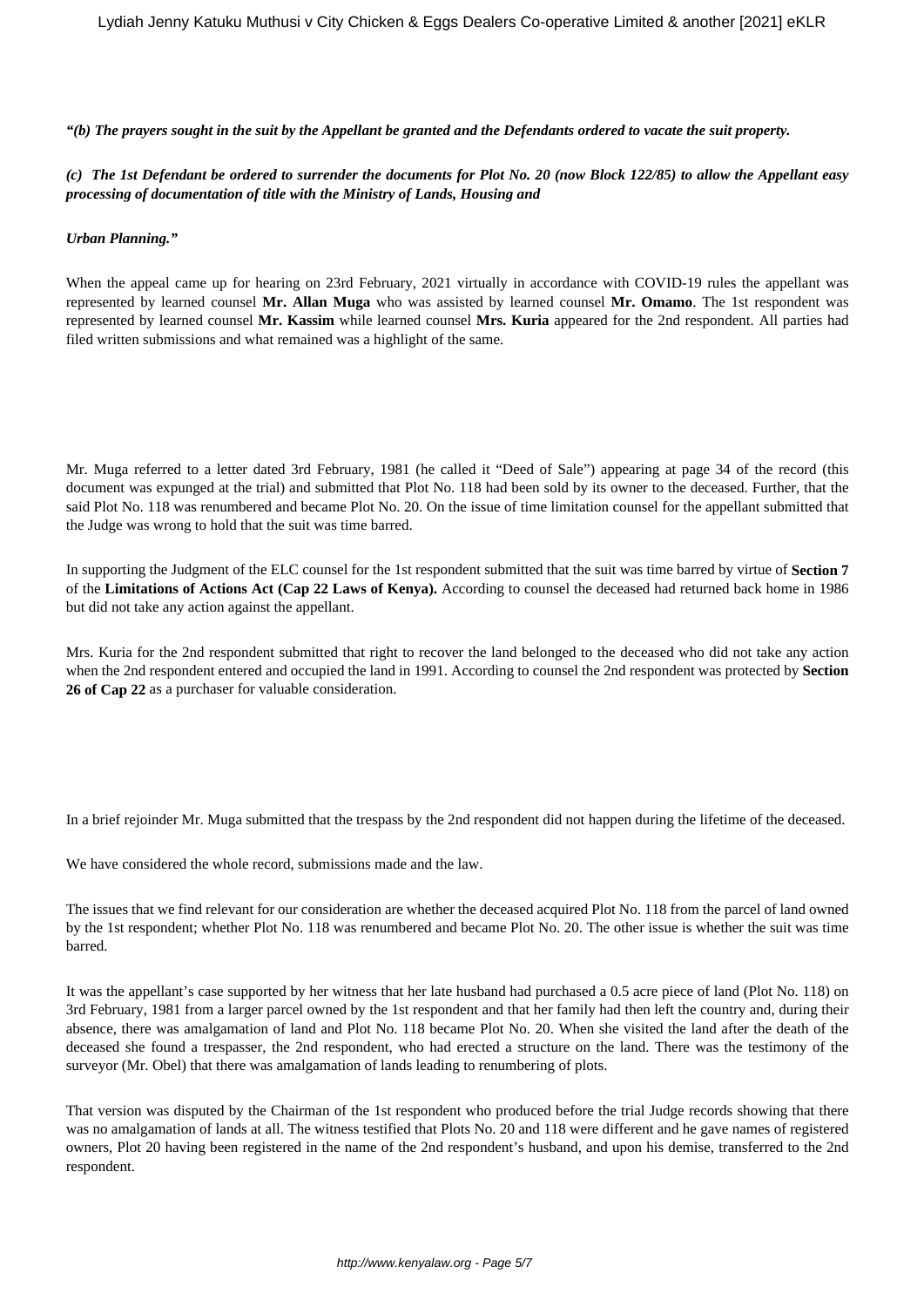The trial Judge on evaluating the evidence found that the appellant had failed to prove that Plot No. 118 which her late husband had purchased was renumbered Plot No. 20. The Judge also found that the deceased, after returning from abroad, had failed to establish which plot belonged to him after re-balloting of plots as had been ordered by the Ministry of Cooperative Development. Reballoting had been done in 1991.

Upon evaluating and considering the evidence on record we are of the same view as that of the trial Judge. The appellant's case that her late husband bought Plot No. 118 in 1981 and that the same was renumbered to Plot No. 20 was not established to the required standard or at all. Records kept by the 1st respondent were produced into evidence and ownership of Plot No. 20 was shown to have belonged to the 2nd respondent's husband. The piece of land was transferred to the 2nd respondent upon the death of her husband. On the two issues, therefore – whether the deceased purchased Plot No. 118 and whether Plot No. 118 was renumbered to Plot No. 20 we return a negative answer. The appellant had a duty to prove those issues by adduction of evidence which we find she did not do so.

On the issue of whether the suit was time barred the Judge found that the same was time barred having been filed more than 12 years from the date the cause of action arose. (Determination of this issue is academic in view of our findings above).

The facts were that the appellant alleged that they purchased the piece of land in 1981, they relocated to another country and returned home in 1986. The deceased (husband of the 2nd respondent) died in 1989 and the plot which was in his name was transferred to her that year and she moved into the land and developed it.

The plaint filed at the High Court of Kenya at Nairobi (Milimani Law Courts) is dated 19th December, 2013.

By **Section 7** of **Cap 22** an action to recover land may not be brought by any person after the end of twelve years from the date on which the right of action accrued to him, or if it first accrued to another person through whom he claims, to that person.

The period between 1989 (when the 2nd respondent entered and developed Plot No. 2) and the year 2013 (when suit was filed) is about 24 years and the action was statute barred, filed out of the twelve years required by **Section 7** of **Cap 22**.

The appeal fails and is dismissed with cost to the respondents.

# **DATED AND DELIVERED AT NAIROBI THIS 23RD DAY OF JULY, 2021.**

# **HANNAH OKWENGU**

**…………………...………**

**JUDGE OF APPEAL**

**F. SICHALE**